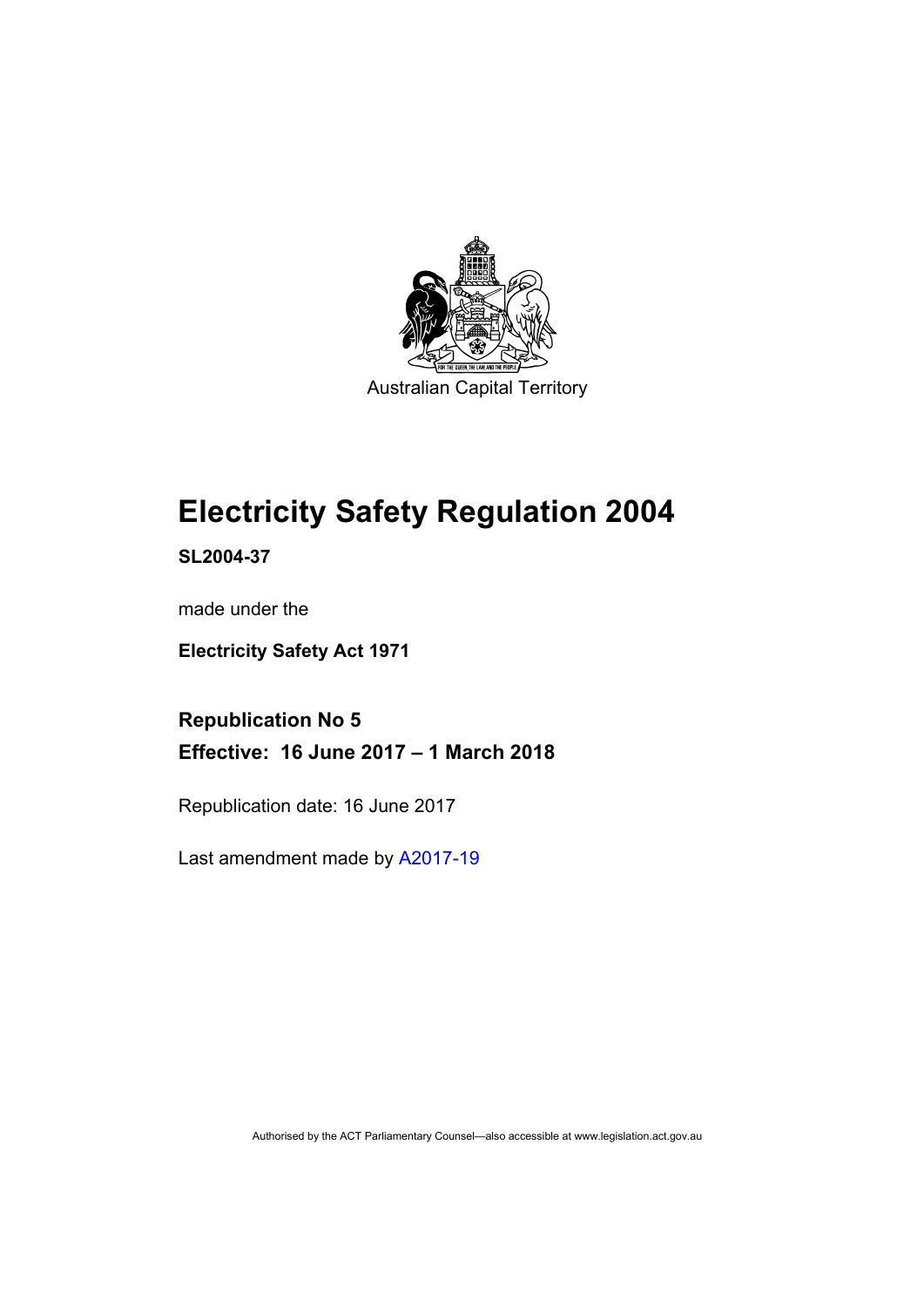### **About this republication**

#### **The republished law**

This is a republication of the *Electricity Safety Regulation 2004*, made under the *Electricity Safety Act 1971* (including any amendment made under the *[Legislation Act 2001](http://www.legislation.act.gov.au/a/2001-14)*, part 11.3 (Editorial changes)) as in force on 16 June 2017*.* It also includes any commencement, amendment, repeal or expiry affecting this republished law to 16 June 2017.

The legislation history and amendment history of the republished law are set out in endnotes 3 and 4.

#### **Kinds of republications**

The Parliamentary Counsel's Office prepares 2 kinds of republications of ACT laws (see the ACT legislation register at [www.legislation.act.gov.au](http://www.legislation.act.gov.au/)):

- authorised republications to which the *[Legislation Act 2001](http://www.legislation.act.gov.au/a/2001-14)* applies
- unauthorised republications.

The status of this republication appears on the bottom of each page.

#### **Editorial changes**

The *[Legislation Act 2001](http://www.legislation.act.gov.au/a/2001-14)*, part 11.3 authorises the Parliamentary Counsel to make editorial amendments and other changes of a formal nature when preparing a law for republication. Editorial changes do not change the effect of the law, but have effect as if they had been made by an Act commencing on the republication date (see *[Legislation Act 2001](http://www.legislation.act.gov.au/a/2001-14)*, s 115 and s 117). The changes are made if the Parliamentary Counsel considers they are desirable to bring the law into line, or more closely into line, with current legislative drafting practice.

This republication does not include amendments made under part 11.3 (see endnote 1).

#### **Uncommenced provisions and amendments**

If a provision of the republished law has not commenced, the symbol  $\mathbf{U}$  appears immediately before the provision heading. Any uncommenced amendments that affect this republished law are accessible on the ACT legislation register [\(www.legislation.act.gov.au\)](http://www.legislation.act.gov.au/). For more information, see the home page for this law on the register.

#### **Modifications**

If a provision of the republished law is affected by a current modification, the symbol  $\mathbf{M}$ appears immediately before the provision heading. The text of the modifying provision appears in the endnotes. For the legal status of modifications, see the *[Legislation Act 2001](http://www.legislation.act.gov.au/a/2001-14)*, section 95.

#### **Penalties**

At the republication date, the value of a penalty unit for an offence against this law is \$150 for an individual and \$750 for a corporation (see *[Legislation Act 2001](http://www.legislation.act.gov.au/a/2001-14)*, s 133).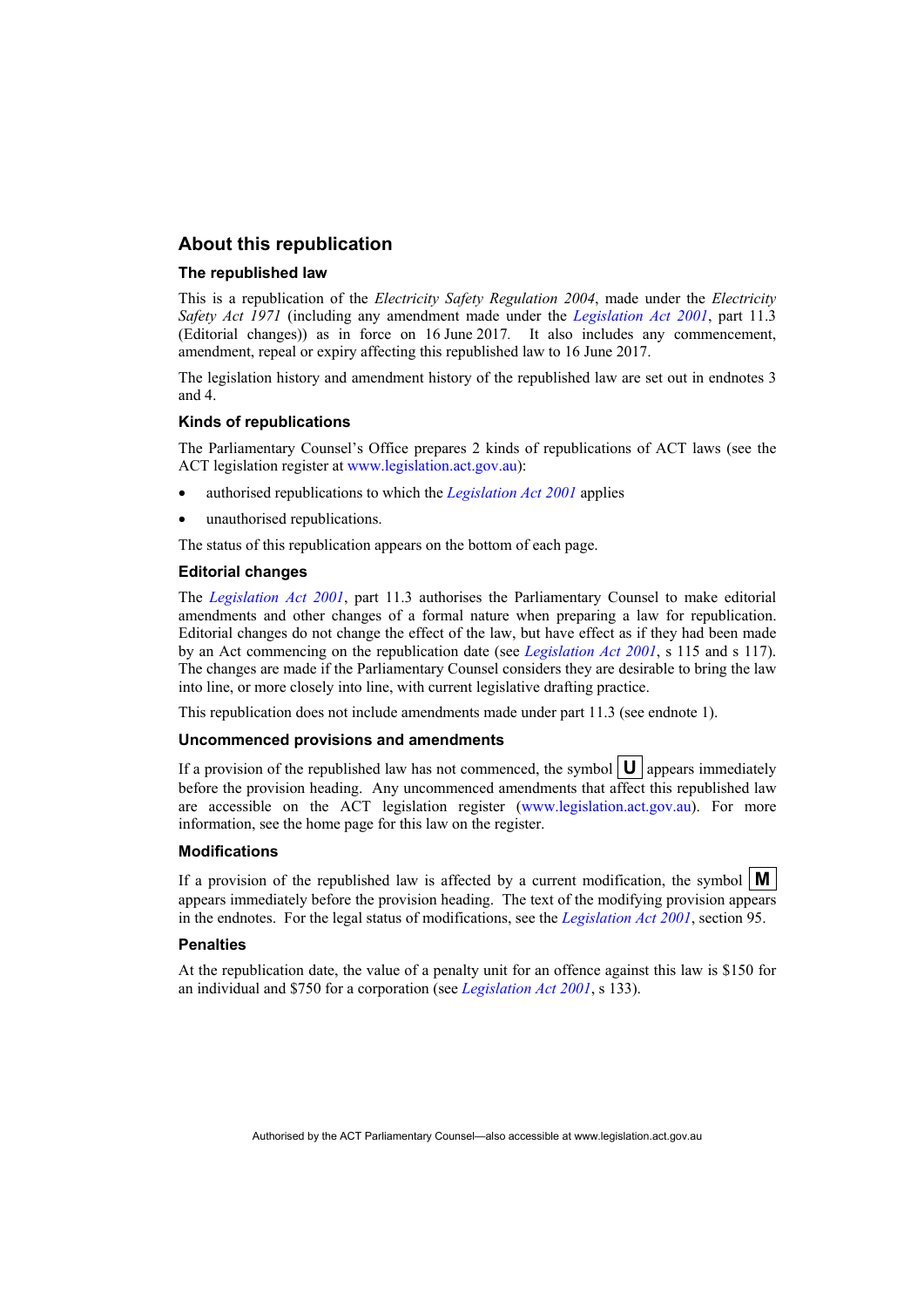

# **Electricity Safety Regulation 2004**

made under the

**Electricity Safety Act 1971** 

## **Contents**

|                 |                                                                        | Page       |  |  |
|-----------------|------------------------------------------------------------------------|------------|--|--|
| 1               | Name of regulation                                                     | 2          |  |  |
| 2               | Exemption from inspection etc-Act, s 4                                 |            |  |  |
| 3               | Exemption from AS/NZS 3000- $Act$ , s 5 (3) and s 6 (2)                |            |  |  |
| 4               | Exemption from Act, s 5 and s $6$ —Act, s 5 (3) and s 6 (2)            |            |  |  |
| 5               | Articles of electrical equipment to bear registration number—Act, s 19 |            |  |  |
| 6               | Application of AS/NZS 3000 to streetlight network                      |            |  |  |
|                 |                                                                        |            |  |  |
| <b>Endnotes</b> |                                                                        |            |  |  |
| 1               | About the endnotes                                                     | 4          |  |  |
| 2               | Abbreviation key                                                       |            |  |  |
| 3               | Legislation history                                                    | 5          |  |  |
| 4               | Amendment history                                                      | 6          |  |  |
|                 |                                                                        |            |  |  |
| R <sub>5</sub>  | Electricity Safety Regulation 2004                                     | contents 1 |  |  |
| 16/06/17        | Effective: 16/06/17-01/03/18                                           |            |  |  |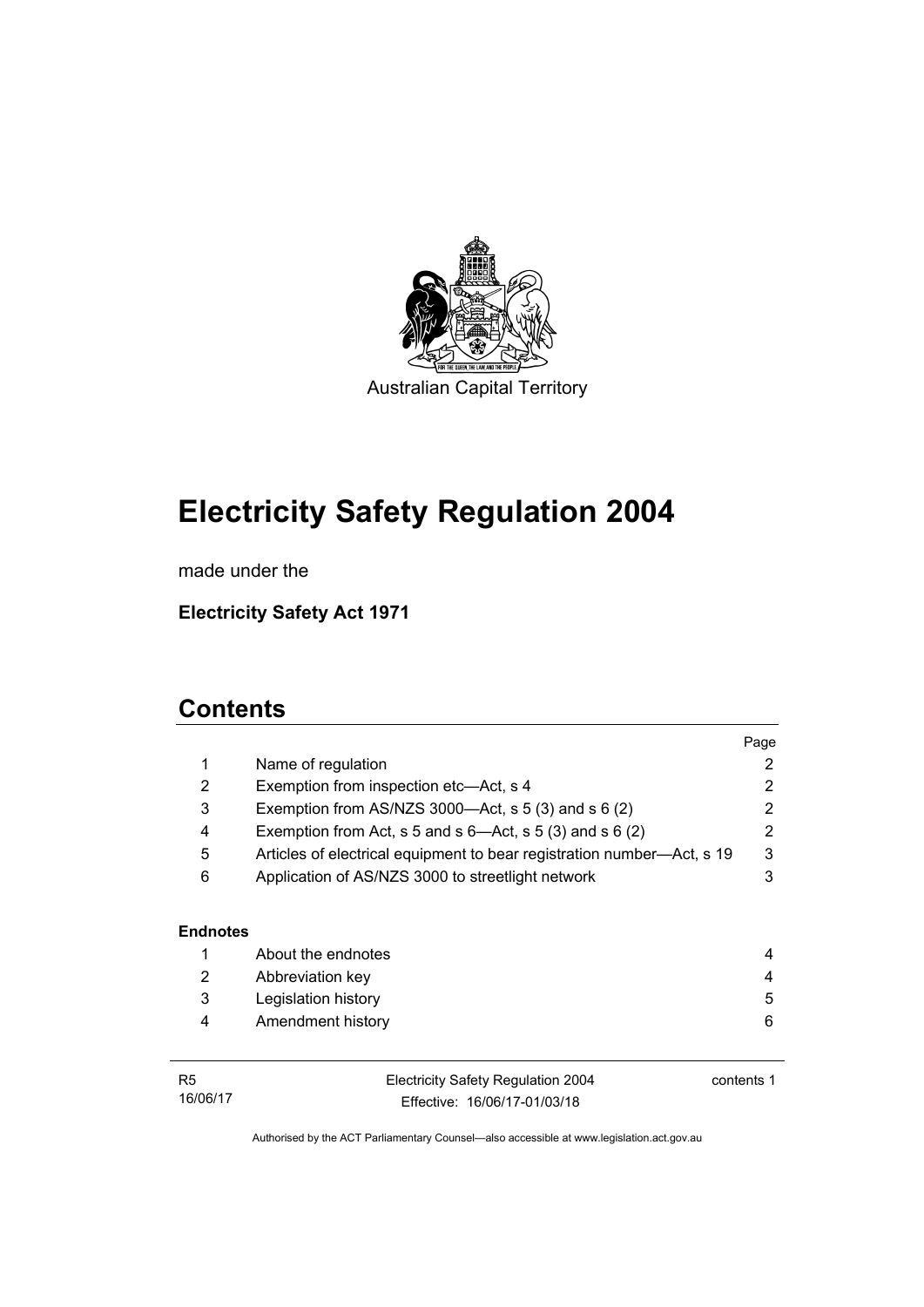**Contents** 

5 [Earlier republications 7](#page-10-0)

Page<br>7

contents 2 Electricity Safety Regulation 2004 Effective: 16/06/17-01/03/18

R5 16/06/17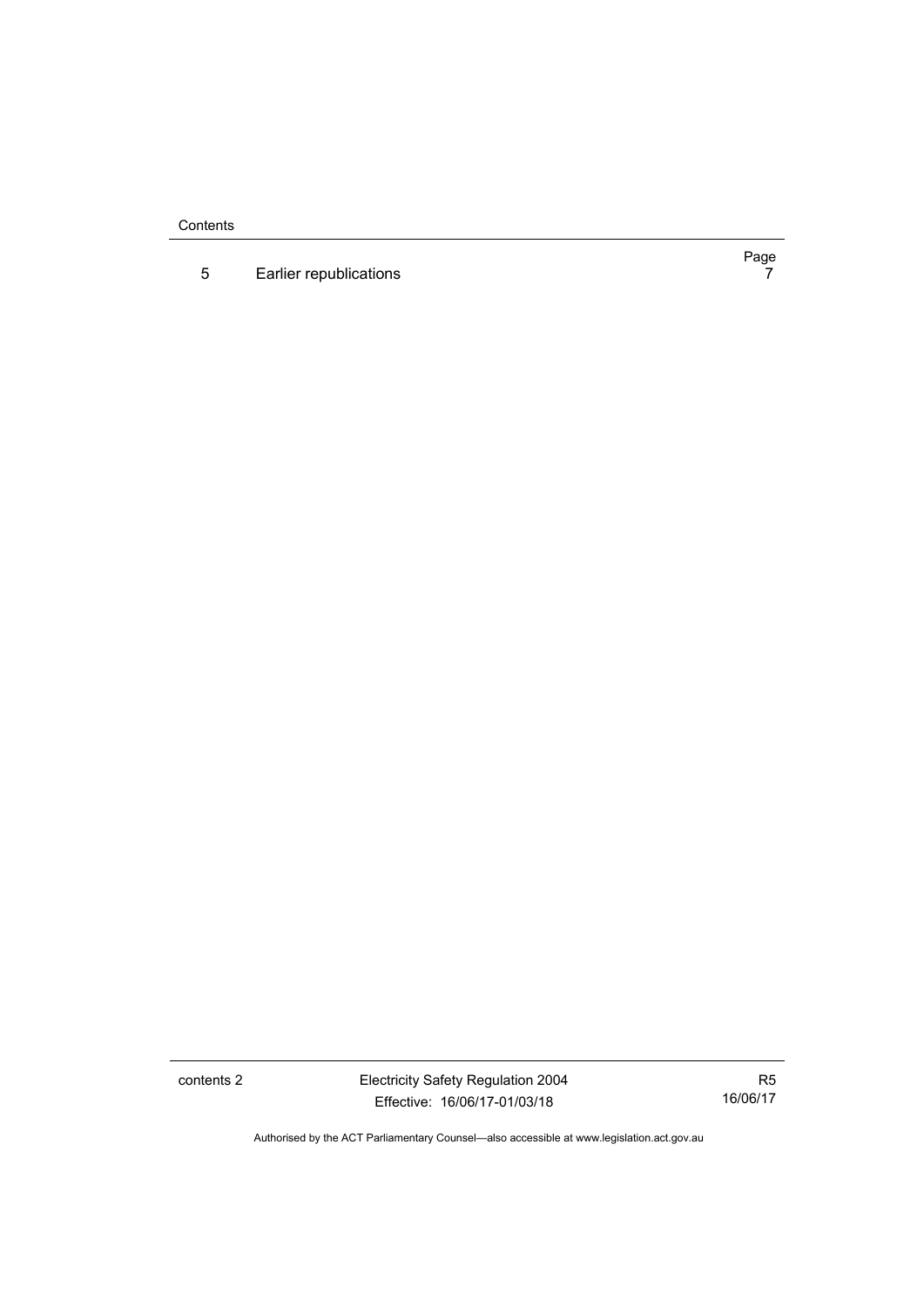

## **Electricity Safety Regulation 2004**

made under the

I

**[Electricity Safety Act 1971](http://www.legislation.act.gov.au/a/1971-30)**

R5 16/06/17 Electricity Safety Regulation 2004 Effective: 16/06/17-01/03/18

page 1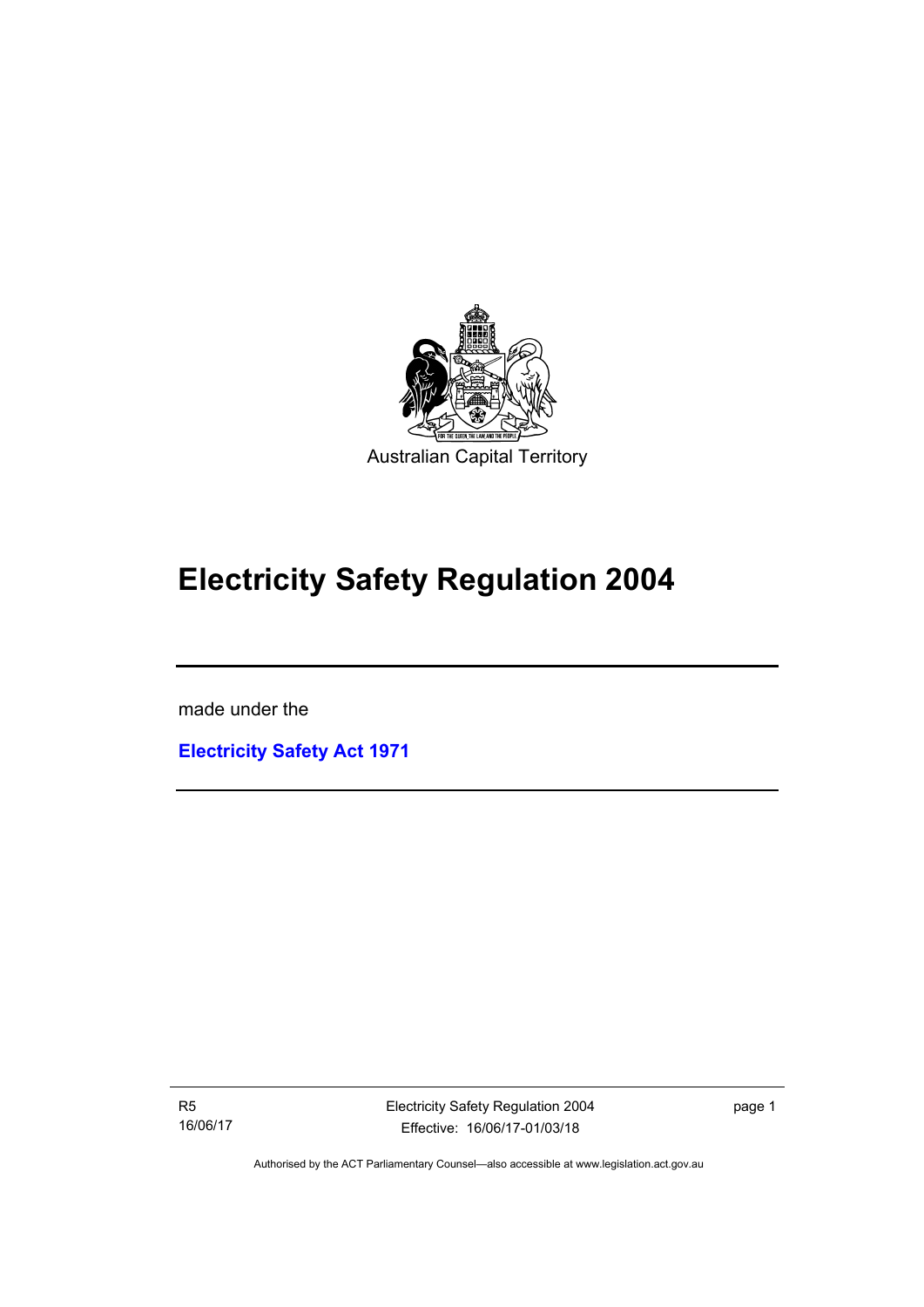## <span id="page-5-0"></span>**1 Name of regulation**

This regulation is the *Electricity Safety Regulation 2004*.

## <span id="page-5-1"></span>**2 Exemption from inspection etc—Act, s 4**

The wiring or a component of an electrical installation for a lift or escalator being installed on the load side of a circuit-breaker in the motor room for the lift or escalator is a prescribed circumstance.

## <span id="page-5-2"></span>**3 Exemption from AS/NZS 3000—Act, s 5 (3) and s 6 (2)**

The [Act](http://www.legislation.act.gov.au/a/1971-30/default.asp), section 5 (1) does not apply if the construction occupations registrar is satisfied that—

- (a) the electrical wiring work—
	- (i) is begun before the day when a revised edition of AS/NZS 3000 is published and is finished after that day; or
	- (ii) is finished before the end of the period of 6 months starting on the day when a revised edition of AS/NZS 3000 is published; and
- (b) the electrical wiring work complies with AS/NZS 3000 as in effect before the publication of the revised edition.

<span id="page-5-3"></span>

## **4 Exemption from Act, s 5 and s 6—Act, s 5 (3) and s 6 (2)**

Electrical wiring work consisting of the installation of the wiring or a component of an electrical installation for a lift or escalator on the load side of a circuit-breaker in the motor room for the lift or escalator is prescribed.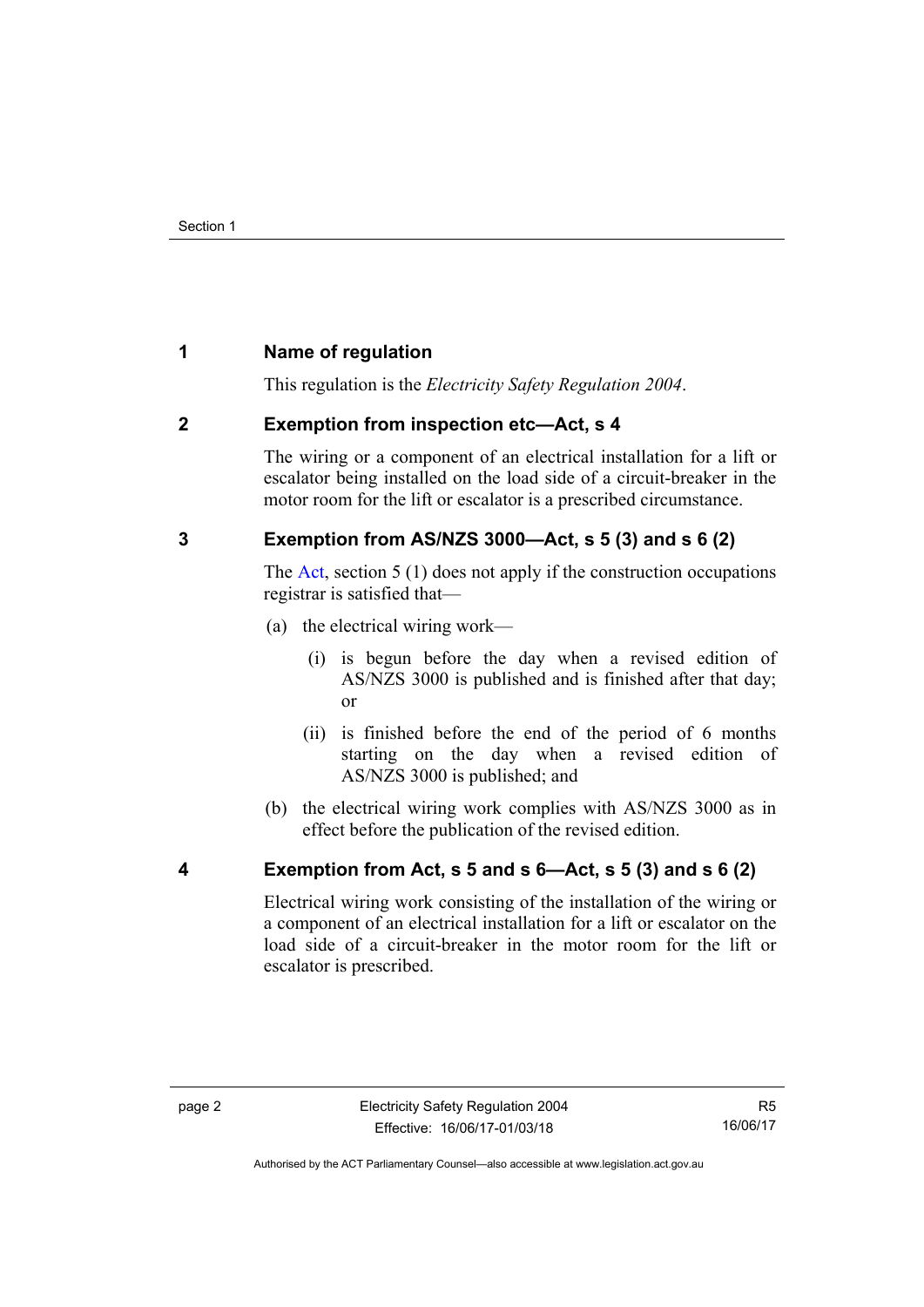## <span id="page-6-0"></span>**5 Articles of electrical equipment to bear registration number—Act, s 19**

Each article of electrical equipment to which a registered declaration of compliance relates must be marked, stamped or labelled by attaching the registration number of the declaration to, or writing that number indelibly on, the article.

## <span id="page-6-1"></span>**6 Application of AS/NZS 3000 to streetlight network**

- (1) This section applies to the streetlight network.
- (2) The streetlight network is taken to comply with AS/NZS 3000 if the streetlight network complies with a specific design and installation method in AS/NZS 3000, part 1, whether or not AS/NZS 3000, part 2 can be met.
- (3) In this section:

*streetlight network*—see the *[Utilities Act 2000](http://www.legislation.act.gov.au/a/2000-65)*, section 229.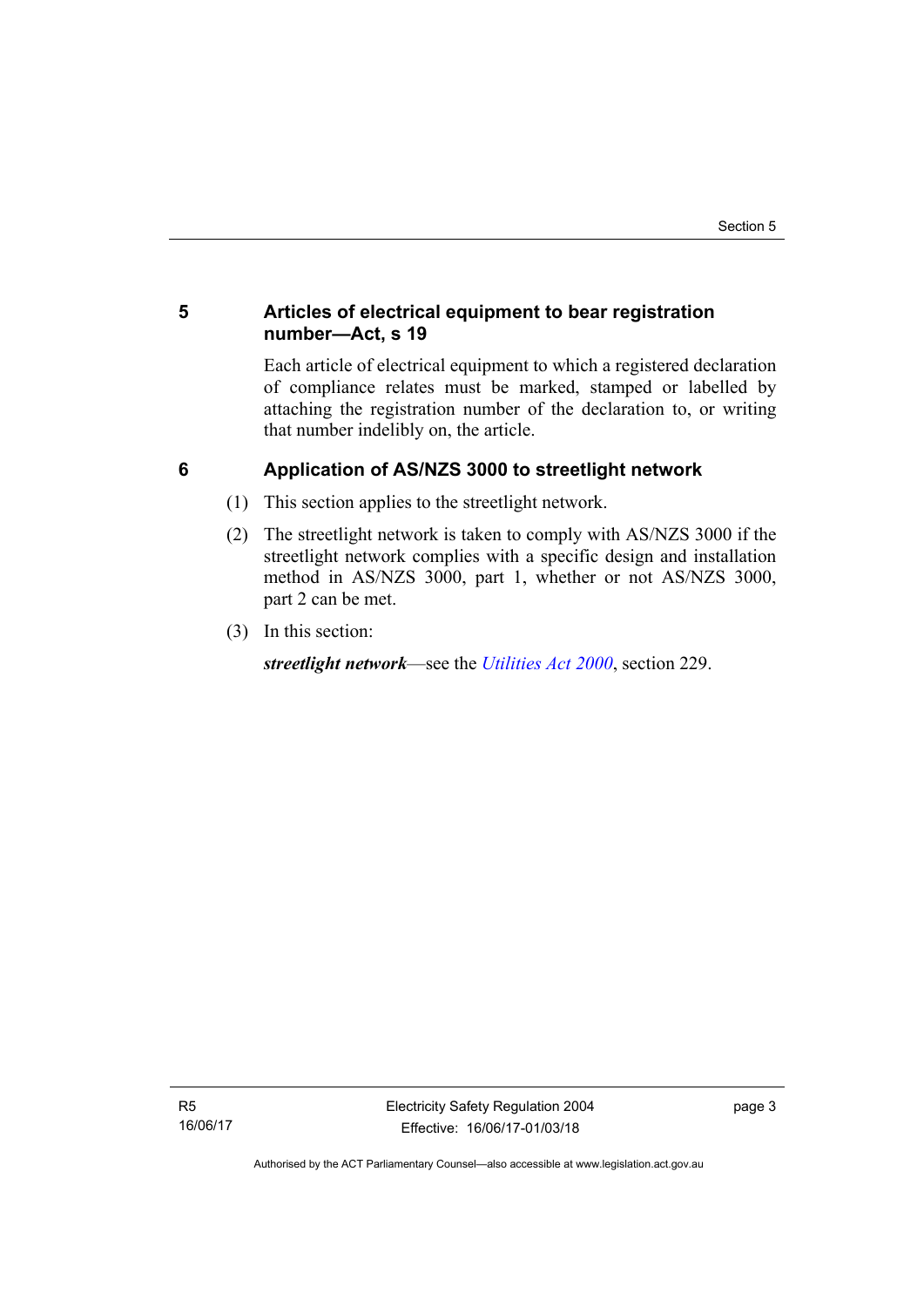1 About the endnotes

## <span id="page-7-0"></span>**Endnotes**

## **1 About the endnotes**

Amending and modifying laws are annotated in the legislation history and the amendment history. Current modifications are not included in the republished law but are set out in the endnotes.

Not all editorial amendments made under the *Legislation Act 2001*, part 11.3 are annotated in the amendment history. Full details of any amendments can be obtained from the Parliamentary Counsel's Office.

Uncommenced amending laws are not included in the republished law. The details of these laws are underlined in the legislation history. Uncommenced expiries are underlined in the legislation history and amendment history.

If all the provisions of the law have been renumbered, a table of renumbered provisions gives details of previous and current numbering.

The endnotes also include a table of earlier republications.

| $A = Act$<br>$AF =$ Approved form<br>$am = amended$<br>$amdt = amendment$<br>AR = Assembly resolution<br>$ch = chapter$<br>CN = Commencement notice<br>$def = definition$<br>$DI = Disallowable instrument$<br>$dict = dictionary$<br>disallowed = disallowed by the Legislative<br>Assembly<br>$div = division$<br>$exp = expires/expired$<br>$Gaz = qazette$<br>$h dq =$ heading<br>IA = Interpretation Act 1967<br>ins = inserted/added<br>$LA =$ Legislation Act 2001<br>$LR =$ legislation register | $NI = Notifiable$ instrument<br>$o = order$<br>om = omitted/repealed<br>$ord = ordinance$<br>orig = original<br>par = paragraph/subparagraph<br>pres = present<br>$prev = previous$<br>$(\text{prev}) = \text{previously}$<br>$pt = part$<br>$r = rule/subrule$<br>$reloc = relocated$<br>$renum = renumbered$<br>$R[X]$ = Republication No<br>$RI =$ reissue<br>s = section/subsection<br>$sch = schedule$<br>$sdiv = subdivision$<br>SL = Subordinate law<br>$sub =$ substituted |
|----------------------------------------------------------------------------------------------------------------------------------------------------------------------------------------------------------------------------------------------------------------------------------------------------------------------------------------------------------------------------------------------------------------------------------------------------------------------------------------------------------|------------------------------------------------------------------------------------------------------------------------------------------------------------------------------------------------------------------------------------------------------------------------------------------------------------------------------------------------------------------------------------------------------------------------------------------------------------------------------------|
| LRA = Legislation (Republication) Act 1996                                                                                                                                                                                                                                                                                                                                                                                                                                                               | $underlining = whole or part not commenced$                                                                                                                                                                                                                                                                                                                                                                                                                                        |
| $mod = modified/modification$                                                                                                                                                                                                                                                                                                                                                                                                                                                                            | or to be expired                                                                                                                                                                                                                                                                                                                                                                                                                                                                   |

## <span id="page-7-2"></span>**2 Abbreviation key**

page 4 Electricity Safety Regulation 2004 Effective: 16/06/17-01/03/18

R5 16/06/17

<span id="page-7-1"></span>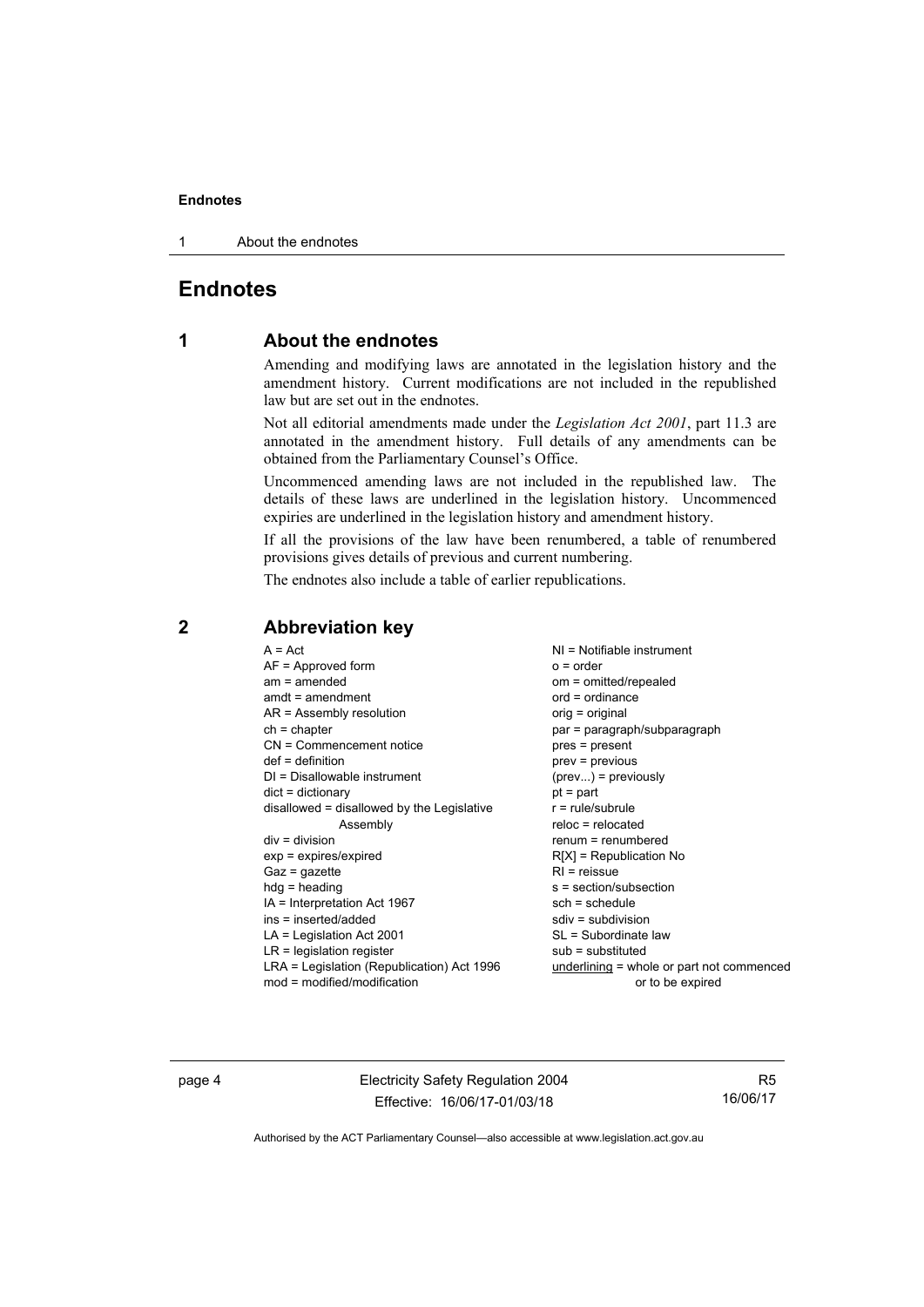### <span id="page-8-0"></span>**3 Legislation history**

This regulation was made as part of the *[Construction Occupations Legislation](http://www.legislation.act.gov.au/a/2004-13)  [Amendment Act 2004](http://www.legislation.act.gov.au/a/2004-13)* (see [A2004-13](http://www.legislation.act.gov.au/a/2004-13) amdt 2.37 and sch 2) and is taken to have been made under the *[Electricity Safety Act 1971](http://www.legislation.act.gov.au/a/1971-30)* A1971-30 (see s 131 (1) as ins by [A2004-13](http://www.legislation.act.gov.au/a/2004-13) amdt 2.37) as the *[Electricity Safety Regulations 2004](http://www.legislation.act.gov.au/sl/2004-37)*. It was renamed under the *[Legislation Act 2001](http://www.legislation.act.gov.au/a/2001-14)*.

#### **Electricity Safety Regulation 2004 SL2004-37**

taken to have been notified LR 26 March 2004 [\(A1971-30,](http://www.legislation.act.gov.au/a/1971-30) s 131 (3) (a) as ins by [A2004-13](http://www.legislation.act.gov.au/a/2004-13) amdt 2.37) s 1 taken to have commenced 26 March 2004 (LA s 75 (1)) remainder commenced 1 September 2004 [\(A1971-30,](http://www.legislation.act.gov.au/a/1971-30) s 131 (3) (b) as

as amended by

#### **[Planning, Building and Environment Legislation Amendment](http://www.legislation.act.gov.au/a/2013-15)  [Act 2013](http://www.legislation.act.gov.au/a/2013-15) A2013-15 pt 6**

notified LR 21 May 2013

ins by [A2004-13](http://www.legislation.act.gov.au/a/2004-13) amdt 2.37)

s 1, s 2 commenced 21 May 2013 (LA s 75 (1))

pt 6 commenced 22 May 2013 (s 2)

#### **[Construction and Energy Efficiency Legislation Amendment Act 2014](http://www.legislation.act.gov.au/a/2014-2) A2014-2 pt 6**

notified LR 5 March 2014 s 1, s 2 commenced 5 March 2014 (LA s 75 (1)) pt 6 commenced 6 March 2014 (s 2)

#### **[Utilities \(Streetlight Network\) Legislation Amendment Act 2017](http://www.legislation.act.gov.au/a/2017-19/default.asp) A2017-19 pt 3**

notified LR 15 June 2017 s 1, s 2 commenced 15 June 2017 (LA s 75 (1)) pt 3 commenced 16 June 2017 (s 2)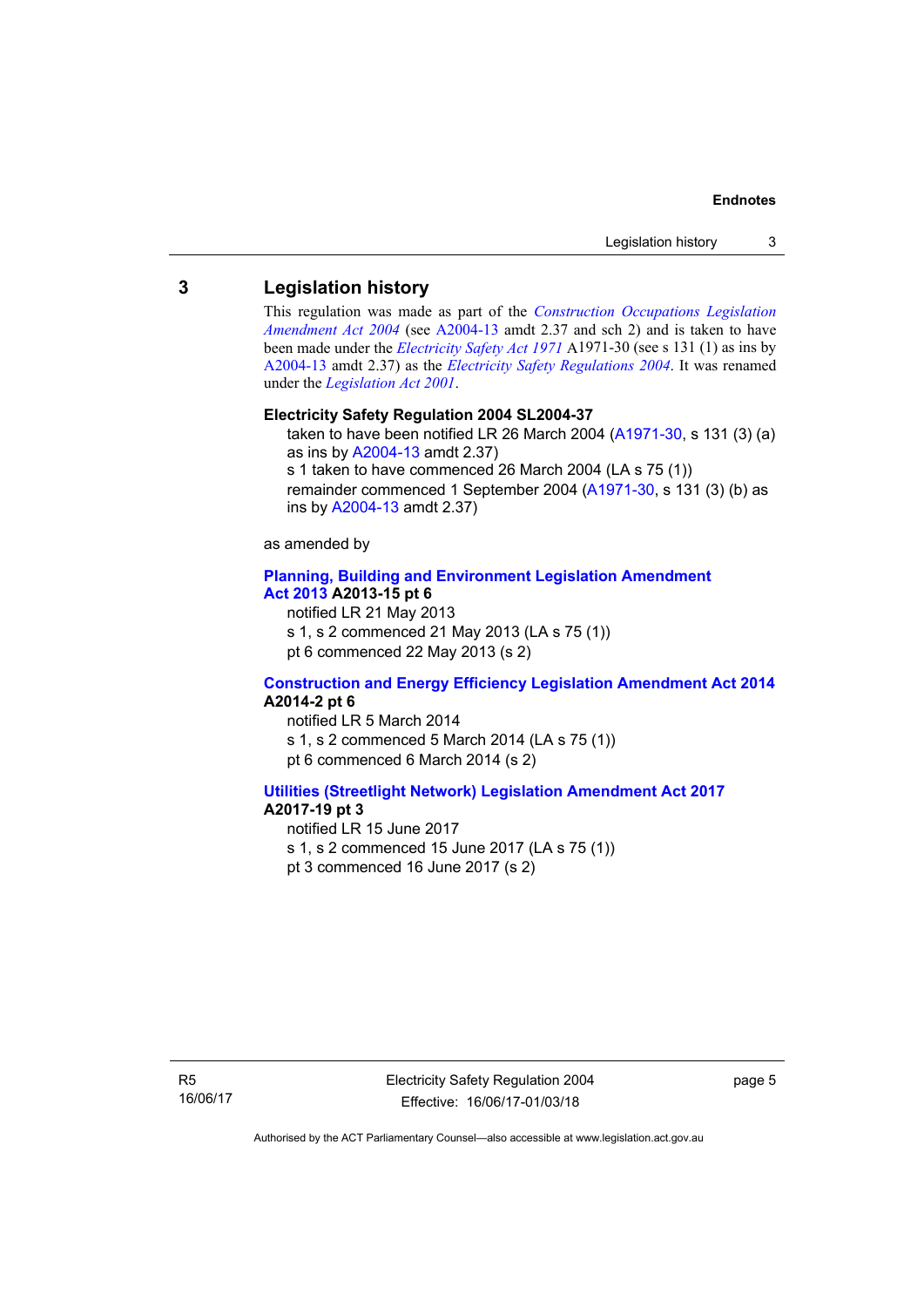4 Amendment history

### <span id="page-9-0"></span>**4 Amendment history**

**Name of regulation**  am R2 LA **Exemption from inspection etc—Act, s 4**<br>s 2 hdg sub A2014-2 s 28 s 2 hdg<br>s 2 sub [A2014-2](http://www.legislation.act.gov.au/a/2014-2) s 28<br>sub A2013-15 s 1 sub [A2013-15](http://www.legislation.act.gov.au/a/2013-15/default.asp) s 10 **Exemption from AS/NZS 3000—Act, s 5 (3) and s 6 (2)**  s 3 hdg sub [A2014-2](http://www.legislation.act.gov.au/a/2014-2) s 29<br>s 3 am A2014-2 s 30 am [A2014-2](http://www.legislation.act.gov.au/a/2014-2) s 30 **Application of AS/NZS 3000 to streetlight network**  s 6 **om [A2014-2](http://www.legislation.act.gov.au/a/2014-2) s 31**  ins [A2017-19](http://www.legislation.act.gov.au/a/2017-19/default.asp) s 5 **Articles of electrical equipment—labelling**  om [A2014-2](http://www.legislation.act.gov.au/a/2014-2) s 32

page 6 Electricity Safety Regulation 2004 Effective: 16/06/17-01/03/18

R5 16/06/17